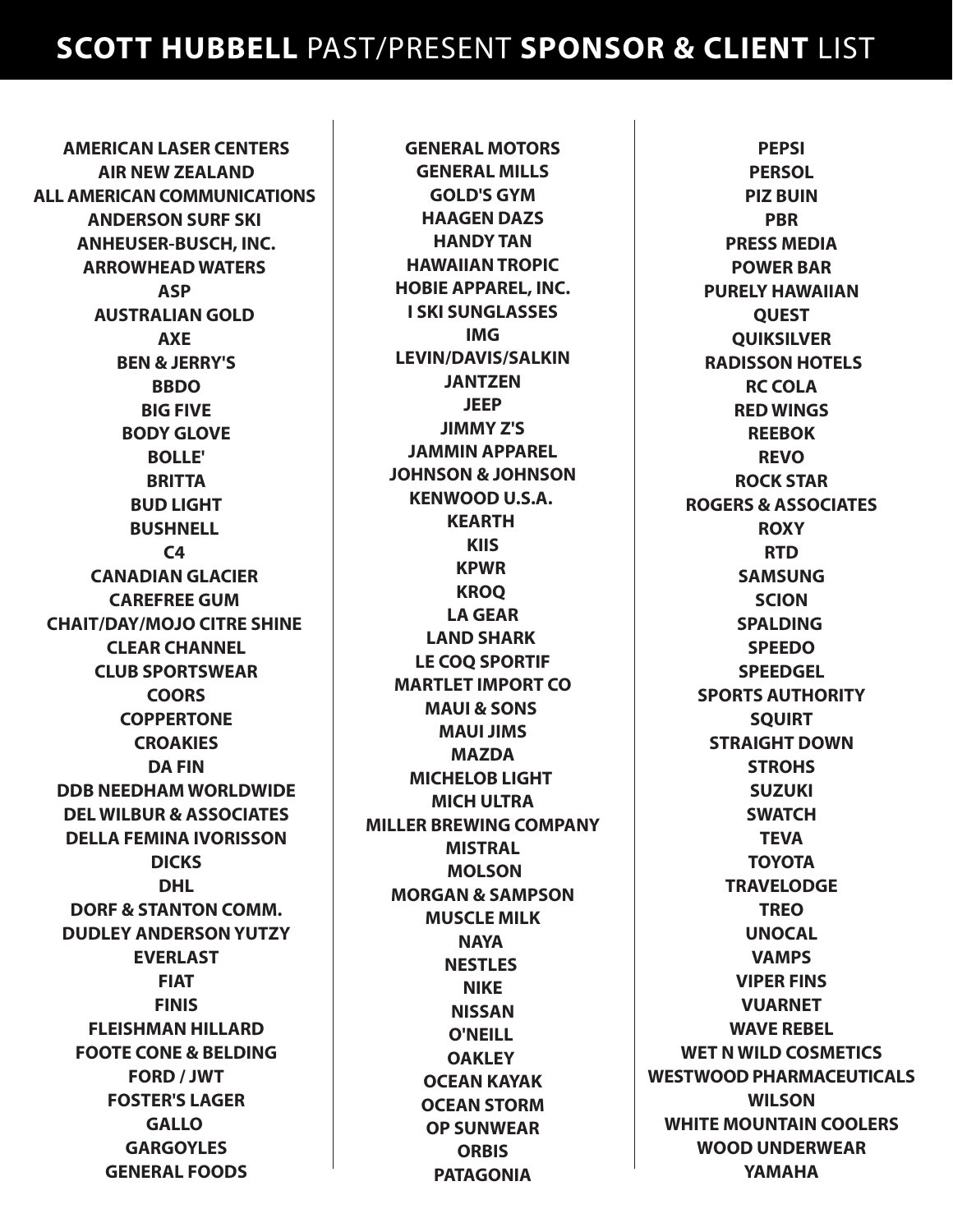## **SHP/BEACHSPORT.ORG EVENT HIGHLIGHTS**

**PBR "Bulls on Huntington Beach / "Budweiser Made in America" Beyonce' Fountain concert COPA World Championships Screening Party-Santa Monica Pier / Mich-ultra Malibu Rock Climb The International Surf Festival 6man 1995-present-The Bud Light Ocean Festival Series 1988-1998** The first Miller Pro Beach Volleyball Tournament / The Bud Light California State Beach Volleyball Championships **The Nissan Beach 1999-2002 / The Bud Light California Beach Volleyball Series 1990 to present The Michelob Light Women US Championships / The National Amateur Beach Volleyball Championships The Michelob Light Women World Beach Volleyball Championships**

**UCLA/CBVA East Meets West Beach Volleyball Tournament**

**The Michelob Malibu Longboard Invitational / The 1994 Bud Light US Longboard Championships** The Bud Light Buffalo Big Board Makaha Classic / The 1994 Oxbow World Longboard Championships **The 1997-1998 Southern California Ford Dealers Beach Promotions / The Catalina Paddleboard Race** General Foods/Crystal Light LA Beach Summer Event Series / Crystal Light World Windsurfing Regatta **The Maui and Sons Malibu Surfing Invitational / The California Hawaiian Tropic Beauty Contest** 

**The CSLSA Regional Lifeguard Championships / The 1993 Jantzen National Lifeguard Championships** The Details Magazine LA Beach Volleyball Open / The Oceanside World Body Surfing Championships

**The Malibu Molson World Lifesaving Championships / The Stroh's California Gold The Mayor Bradley Japan vs. California Tug of War / 3Manhattan Beach Opens** 

Scott's success record with these projects and his affiliation with the L.A. County Lifeguards brought him together with The Baywatch Production Company, with which he co-produced the teaser that sold the series to NBC. During the filming, Scott was the liaison between the L.A. County Lifeguards, California State Lifeguards, Hawaiian Lifeguards, Department of Beaches and Harbors and the U.S. Coast Guard.

His responsibilities have included securing special permits, product placement, water units, casting elite talent, liaison to government agencies and trouble shooting many aspects of production. He has overseen 240 Baywatch episodes and recently provided footage for Toyota's commercials used in the 2018 World Series broadcast.